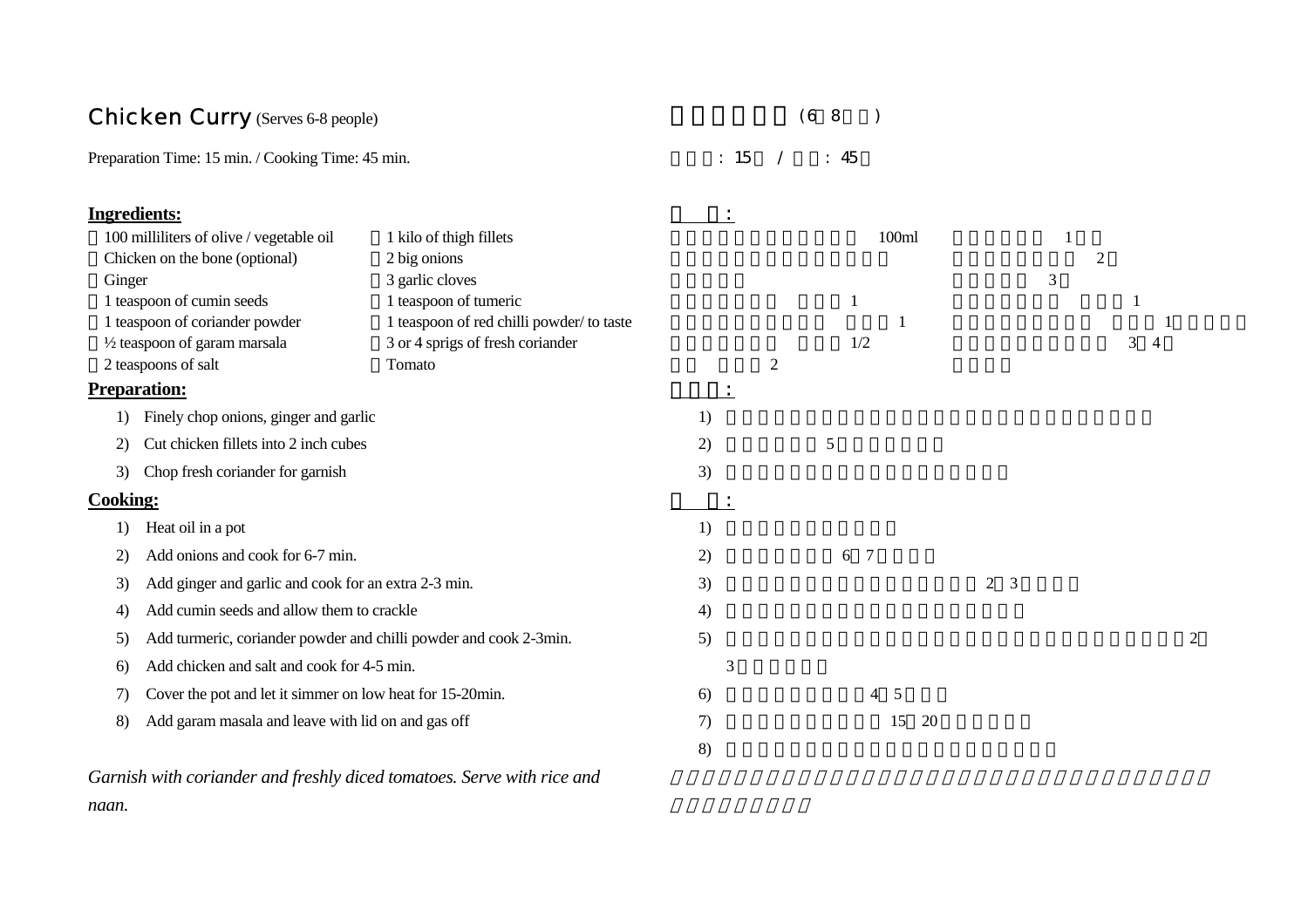# Saag Chicken (Spinach Chicken) (Serves 4-6 people)

 $(4~6~)$ 

| <b>Ingredients:</b> |                                                                 |                                                                             |    |   |                     |         |                  |  |
|---------------------|-----------------------------------------------------------------|-----------------------------------------------------------------------------|----|---|---------------------|---------|------------------|--|
|                     | 1 bunch of spinach                                              | Tomatoes                                                                    |    |   |                     |         |                  |  |
|                     | 3 tablespoons of olive oil                                      | Tomato paste (optional)                                                     |    |   | 3                   |         |                  |  |
| Ginger              |                                                                 | 50 ml of fresh cream                                                        |    |   |                     |         | 50 <sub>ml</sub> |  |
| Garlic              |                                                                 | Chicken curry (half done)                                                   |    |   |                     |         |                  |  |
| Salt                |                                                                 |                                                                             |    |   |                     |         |                  |  |
| <b>Cooking:</b>     |                                                                 |                                                                             |    |   |                     |         |                  |  |
| 1)                  | Wash the spinach thoroughly and remove the stalks               |                                                                             | 1) |   |                     |         |                  |  |
| 2)                  | Boil it for 8-10 minutes                                        |                                                                             | 2) | 8 | 10                  |         |                  |  |
| 3)                  |                                                                 | Remove the water and put it in a blender until you get a smooth consistency | 3) |   |                     |         |                  |  |
| 4)                  | Heat oil in a pan, add ginger, garlic and cook for 2-3 minutes  |                                                                             |    |   |                     |         |                  |  |
| 5)                  | Add spinach, salt and cook it for further 8-10 minutes          |                                                                             | 4) |   |                     |         | $2^{\circ}$<br>3 |  |
| 6)                  | Add tomato paste (optional) for a sweeter flavour               |                                                                             | 5) |   |                     | 8<br>10 |                  |  |
| 7)                  | Add the chicken curry and let it simmer for 5-7 minutes         |                                                                             | 6) |   |                     |         |                  |  |
| 8)                  | Add cream and let it cook for 2-3 minutes                       |                                                                             | 7) |   | 5<br>$\overline{7}$ |         |                  |  |
| 9)                  | Serve in a bowl garnished with ginger, cream and fresh tomatoes |                                                                             | 8) |   | 3<br>2              |         |                  |  |
|                     |                                                                 |                                                                             | 9) |   |                     |         |                  |  |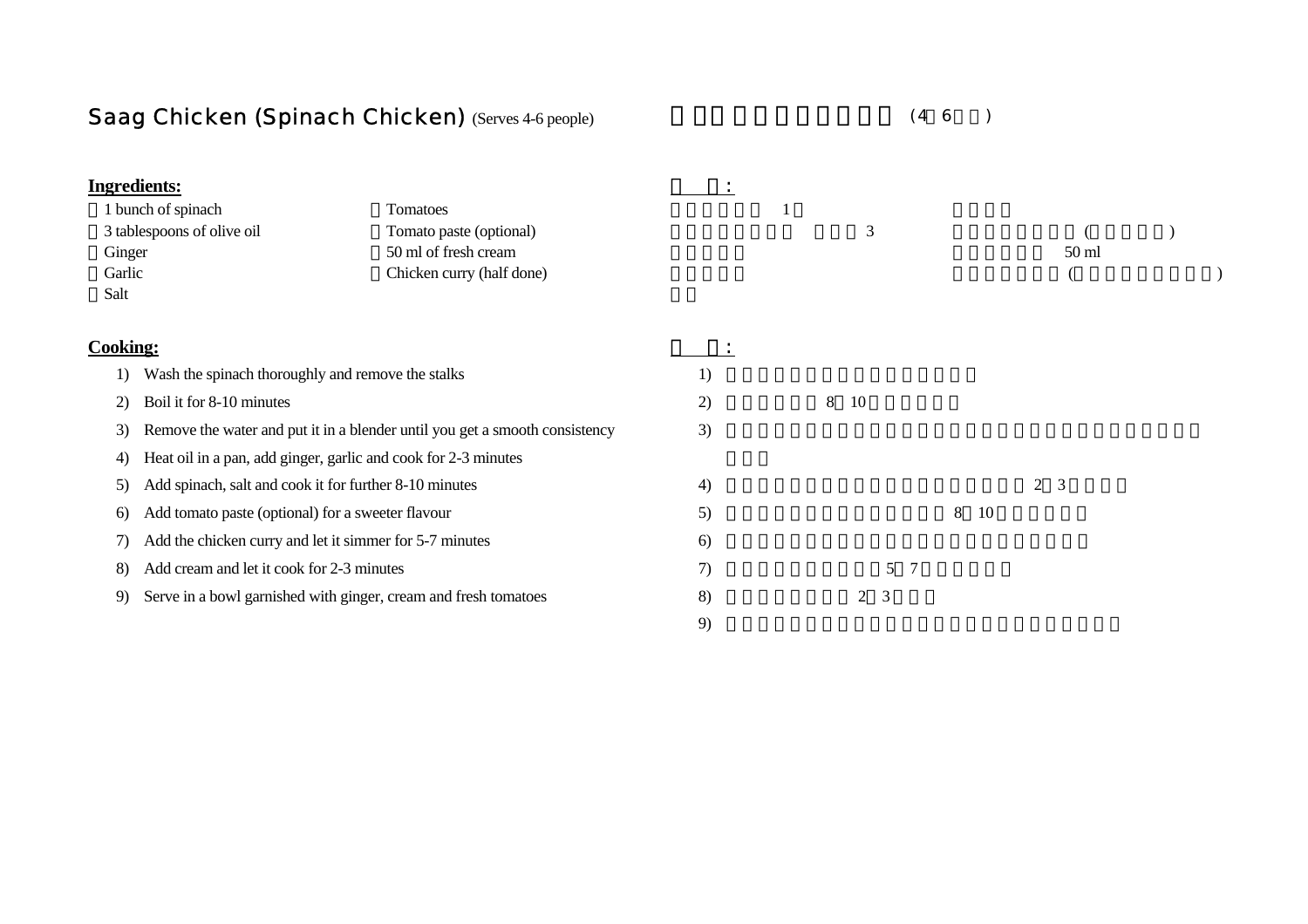### **Baingan and Mutter Masala (Serves 4-6 people)**

## (Eggplant and Green peas)

| <b>Ingredients:</b>                                        |                                                                     | $\bullet$      |         |
|------------------------------------------------------------|---------------------------------------------------------------------|----------------|---------|
| 4 eggplants (medium sized)                                 | <b>Black pepper</b>                                                 | 4              |         |
| 1 packet of frozen green peas                              | Red chilli powder                                                   |                |         |
| 4-5 tablespoons of olive oil                               | Fresh chillies                                                      |                | -5<br>4 |
| 1 onion                                                    | Coriander seeds                                                     | 1              |         |
| Garlic                                                     | Fresh coriander                                                     |                |         |
| 2 fresh tomatoes                                           | Cumin seeds                                                         | $\overline{2}$ |         |
| Salt                                                       |                                                                     |                |         |
| <b>Cooking:</b>                                            |                                                                     |                |         |
| Cut eggplants and onions into big cubes<br>1)              |                                                                     | 1)             |         |
| Finely chop garlic and tomatoes<br>2)                      |                                                                     | 2)             |         |
| Heat oil in a pan and sauté onions<br>3)                   |                                                                     | 3)             |         |
| 4)                                                         | Add cumin seeds and garlic and cook and let the cumin seeds crackle | 4)             |         |
| Add eggplant and cover the pan<br>5)                       |                                                                     |                |         |
| 6)                                                         | After 5 minutes, add the spices and let it cook for 7-8 minutes     | 5)             |         |
| Add tomatoes and let it simmer for further 5 minutes<br>7) |                                                                     | 6)<br>5        | 8       |
| Add the green peas and cook till they soften<br>8)         |                                                                     | 7)             | 5       |
| Garnish with fresh coriander and fresh chillies<br>9)      |                                                                     | 8)             |         |
|                                                            |                                                                     | 9)             |         |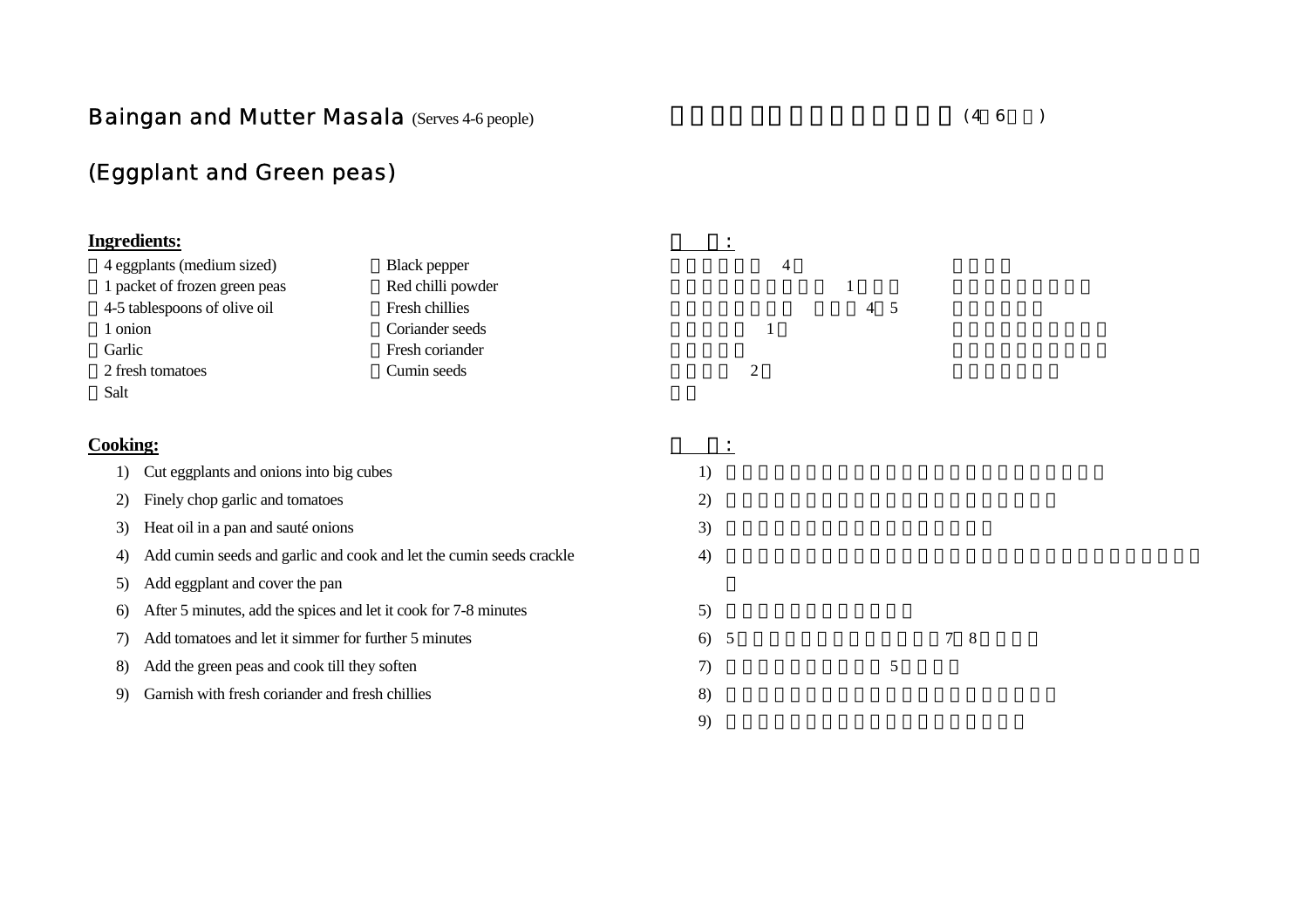| <b>Lentil Soup</b> (Serves 6-8 people)                          |                                                                                    |            |                | (68          |                                  |                |                |
|-----------------------------------------------------------------|------------------------------------------------------------------------------------|------------|----------------|--------------|----------------------------------|----------------|----------------|
| Preparation time: 5 min. / Cooking time: 25 min.                |                                                                                    | $\colon 5$ |                | : 25         |                                  |                |                |
| <b>Ingredients:</b>                                             |                                                                                    | $\bullet$  |                |              |                                  |                |                |
| 1 cup of pink lentils                                           | $\frac{1}{2}$ cup of yellow lentils                                                |            |                | $\mathbf{1}$ |                                  |                | 1/2            |
| $\frac{1}{2}$ onion                                             | Ginger                                                                             |            | 1/2            |              |                                  |                |                |
| 2 cloves of garlic                                              | 1 teaspoon of cumin seeds                                                          |            | $\overline{2}$ |              |                                  |                | 1              |
| 1 teaspoon of turmeric                                          | 1 fresh tomato                                                                     |            |                |              | 1                                |                |                |
| 1 shallot                                                       | 2 or 3 sprigs of fresh coriander                                                   |            |                |              |                                  |                | 2 <sup>3</sup> |
| 1 tablespoon of fresh cream<br>Salt to taste                    | 2 tablespoons of oil                                                               |            |                |              |                                  | $\overline{2}$ |                |
| <b>Preparation:</b>                                             |                                                                                    |            |                |              |                                  |                |                |
| Wash and soak lentils in cold water<br>1)                       |                                                                                    | 1)         |                |              |                                  |                |                |
| Finely chop onion, ginger, garlic, tomatoes and coriander<br>2) |                                                                                    | 2)         |                |              |                                  |                |                |
| <b>Cooking:</b>                                                 |                                                                                    |            |                |              |                                  |                |                |
| Bring lentils to boil for 5-7min.<br>1)                         |                                                                                    | 1)         |                | 5 7          |                                  |                |                |
| 2)                                                              | Add turmeric and salt and let it cook till the lentils get soft and mushy, and put | 2)         |                |              |                                  |                |                |
| aside                                                           |                                                                                    |            |                |              |                                  |                |                |
| Heat oil in a frying pan<br>3)                                  |                                                                                    | 3)         |                |              |                                  |                |                |
| Add onions, ginger and garlic and saute for 2-3min.<br>4)       |                                                                                    | 4)         |                |              | $\overline{2}$<br>$\overline{3}$ |                |                |
| 5)                                                              | Add cumin seeds, shallots and tomatoes and cook for another 2-3min.                | 5)         |                |              |                                  | $2 \quad 3$    |                |
| Add the mixture to the lentils<br>6)                            |                                                                                    | 6)         |                |              |                                  |                |                |
|                                                                 |                                                                                    |            |                |              |                                  |                |                |

*Serve in bowls and garnish with fresh coriander and a dash of cream.*